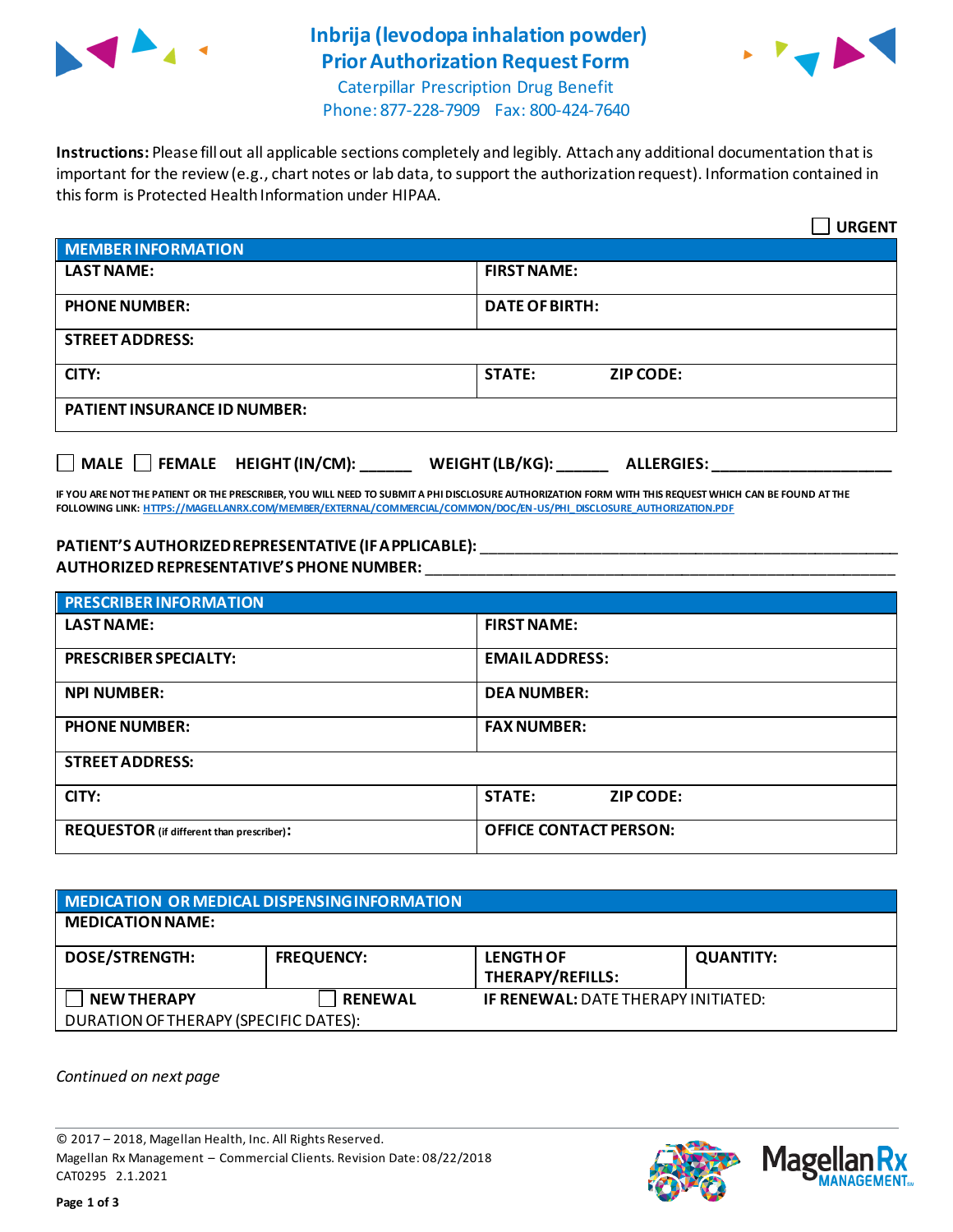

# **Inbrija (levodopa inhalation powder) Prior Authorization Request Form**

Caterpillar Prescription Drug Benefit Phone: 877-228-7909 Fax: 800-424-7640



| MEMBER'S LAST NAME: ______________________________                                                                                         | <b>MEMBER'S FIRST NAME:</b>                                                                                                                         |                                           |  |  |
|--------------------------------------------------------------------------------------------------------------------------------------------|-----------------------------------------------------------------------------------------------------------------------------------------------------|-------------------------------------------|--|--|
|                                                                                                                                            | 1. HAS THE PATIENT TRIED ANY OTHER MEDICATIONS FOR THIS CONDITION?                                                                                  | YES (if yes, complete below)<br><b>NO</b> |  |  |
| <b>MEDICATION/THERAPY (SPECIFY</b>                                                                                                         | <b>DURATION OF THERAPY (SPECIFY</b>                                                                                                                 | <b>RESPONSE/REASON FOR</b>                |  |  |
| DRUG NAME AND DOSAGE):                                                                                                                     | DATES):                                                                                                                                             | <b>FAILURE/ALLERGY:</b>                   |  |  |
|                                                                                                                                            |                                                                                                                                                     |                                           |  |  |
|                                                                                                                                            |                                                                                                                                                     |                                           |  |  |
|                                                                                                                                            |                                                                                                                                                     |                                           |  |  |
| <b>2. LIST DIAGNOSES:</b>                                                                                                                  |                                                                                                                                                     | ICD-10:                                   |  |  |
| □ Parkinson's Disease<br>□ Other diagnosis: ___________________ICD-10___________________________________                                   |                                                                                                                                                     |                                           |  |  |
|                                                                                                                                            |                                                                                                                                                     |                                           |  |  |
|                                                                                                                                            | 3. REQUIRED CLINICAL INFORMATION: PLEASE PROVIDE ALL RELEVANT CLINICAL INFORMATION TO SUPPORT A                                                     |                                           |  |  |
| PRIOR AUTHORIZATION.                                                                                                                       |                                                                                                                                                     |                                           |  |  |
| <b>Clinical Information:</b>                                                                                                               |                                                                                                                                                     |                                           |  |  |
|                                                                                                                                            | Does the patient have mild to moderate (NOT severe) Parkinson's Disease during ON periods? □ Yes □ No                                               |                                           |  |  |
| <b>Please submit documentation</b>                                                                                                         |                                                                                                                                                     |                                           |  |  |
|                                                                                                                                            | Is the patient fully independent in his/her activities of daily living during ON periods? $\Box$ Yes $\Box$ No                                      |                                           |  |  |
|                                                                                                                                            |                                                                                                                                                     |                                           |  |  |
|                                                                                                                                            | Has the patient been stable on his or her current Parkinson's medication regimen for at least 30 days? $\Box$ Yes $\Box$ No                         |                                           |  |  |
|                                                                                                                                            | Is the patient experiencing, on average, at least 2 hours of daily OFF time per waking day, not including early                                     |                                           |  |  |
| morning OFF time? □ Yes □ No                                                                                                               |                                                                                                                                                     |                                           |  |  |
|                                                                                                                                            |                                                                                                                                                     |                                           |  |  |
|                                                                                                                                            | Has the patient been treated for chronic obstructive pulmonary disease, asthma, or other chronic respiratory                                        |                                           |  |  |
| disease within the last 5 years? $\Box$ Yes $\Box$ No                                                                                      |                                                                                                                                                     |                                           |  |  |
|                                                                                                                                            | Is the medication being prescribed by, or in consultation with, a neurologist? $\Box$ Yes $\Box$ No                                                 |                                           |  |  |
| Has patient had prior use of Ongentys (opicapone)? DYes DNo                                                                                |                                                                                                                                                     |                                           |  |  |
|                                                                                                                                            | Are there any other comments, diagnoses, symptoms, medications tried or failed, and/or any other information the                                    |                                           |  |  |
| physician feels is important to this review?                                                                                               |                                                                                                                                                     |                                           |  |  |
|                                                                                                                                            |                                                                                                                                                     |                                           |  |  |
|                                                                                                                                            |                                                                                                                                                     |                                           |  |  |
|                                                                                                                                            |                                                                                                                                                     |                                           |  |  |
| *Please note: Not all drugs/diagnoses are covered on all plans. This request may be denied unless all required<br>information is received. |                                                                                                                                                     |                                           |  |  |
| ATTESTATION: I attest the information provided is true and accurate to the best of my knowledge. I understand that                         |                                                                                                                                                     |                                           |  |  |
| the Health Plan, insurer, Medical Group or its designees may perform a routine audit and request the medical                               |                                                                                                                                                     |                                           |  |  |
| information necessary to verify the accuracy of the information reported on this form.                                                     |                                                                                                                                                     |                                           |  |  |
|                                                                                                                                            |                                                                                                                                                     |                                           |  |  |
| Prescriber Signature or Electronic I.D. Verification:                                                                                      |                                                                                                                                                     | Date:                                     |  |  |
|                                                                                                                                            | CONFIDENTIALITY NOTICE: The documents accompanying this transmission contain confidential health information that is legally privileged. If         |                                           |  |  |
|                                                                                                                                            | you are not the intended recipient, you are hereby notified that any disclosure, copying, distribution, or action taken in reliance on the contents |                                           |  |  |
|                                                                                                                                            |                                                                                                                                                     |                                           |  |  |

© 2017 – 2018, Magellan Health, Inc. All Rights Reserved. Magellan Rx Management – Commercial Clients. Revision Date: 08/22/2018 CAT0295 2.1.2021